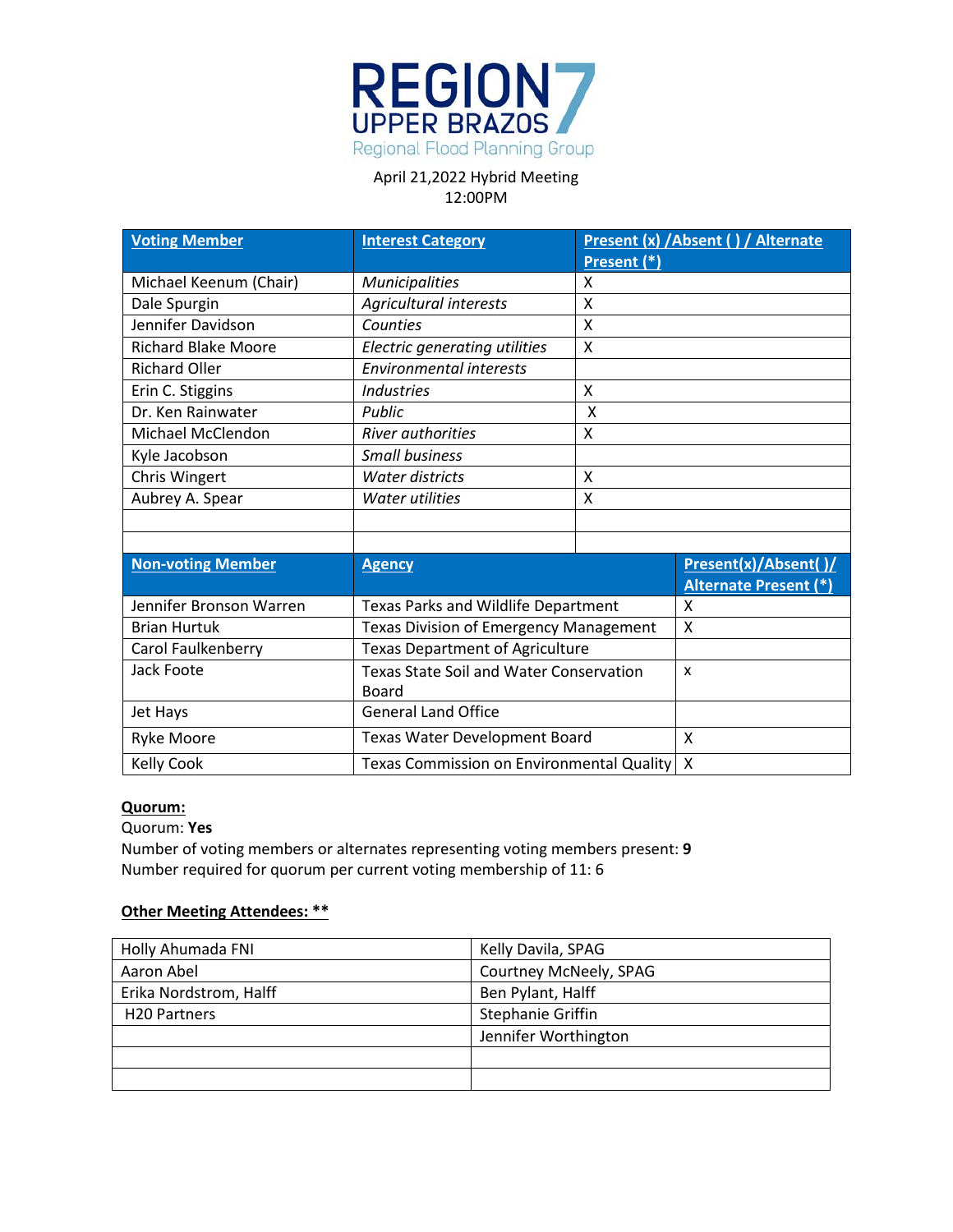

# **Agenda:**

- 1. Call to Order Region 7 Upper Brazos RFPG was called to order at 12:07 P.M.
- 2. Welcome & Roll Call
- 3. Public comments limit 3 minutes per person No member of the public appeared to make a public comment
- 4. **ACTION ITEM**: Approval of March minutes Dr. Ken Rainwater made corrections to March minutes. Aubrey Spear motioned corrected minutes be approved and seconded by Richard Blake Moore. The motion passed unanimously.
- 5. Update from Texas Water Development Board (TWDB) staff, Ryke Moore Ryke Informed the group about up coming tech consultant and chair conference calls (dates will be announced).
- 6. Region 8 RFPG Liaison Report Michael McClendon Michael Updated the group on region 8. They have had a few public engagement meetings.
- 7. Update from SPAG staff, Kelly Davila
	- a. Financial report
	- b. Other updates
- 8. **ACTION ITEM:** Consider the approval and certification of the finance report expenditures

Financial report expenditures had no changes since March 2022 meeting .No action was taken on this item.

- 9. Update from Freese & Nichols team
	- a. General Schedule updates
	- b. Draft deliverables discussion
	- c. Task 4/5: Flood Mitigation Actions Update
	- d. Task 7: Flood Response Information and Activities Introduction
- 10. Public Comment limit 3 minutes per person

No member of the public appeared to make a public comment

11. New/other business

Next RFPG meeting scheduled for May19, 2022 at 12:00 P.M Location South Plains Association of Governments

12. Adjourn

Region 7 Upper Brazos RFPG was adjourned at 2:48 P.M.

Public Comment: Citizens may address the Planning Group concerning an issue of interest that is posted on the agenda for the meeting. All Public Comments shall be taken at the Chairman's discretion under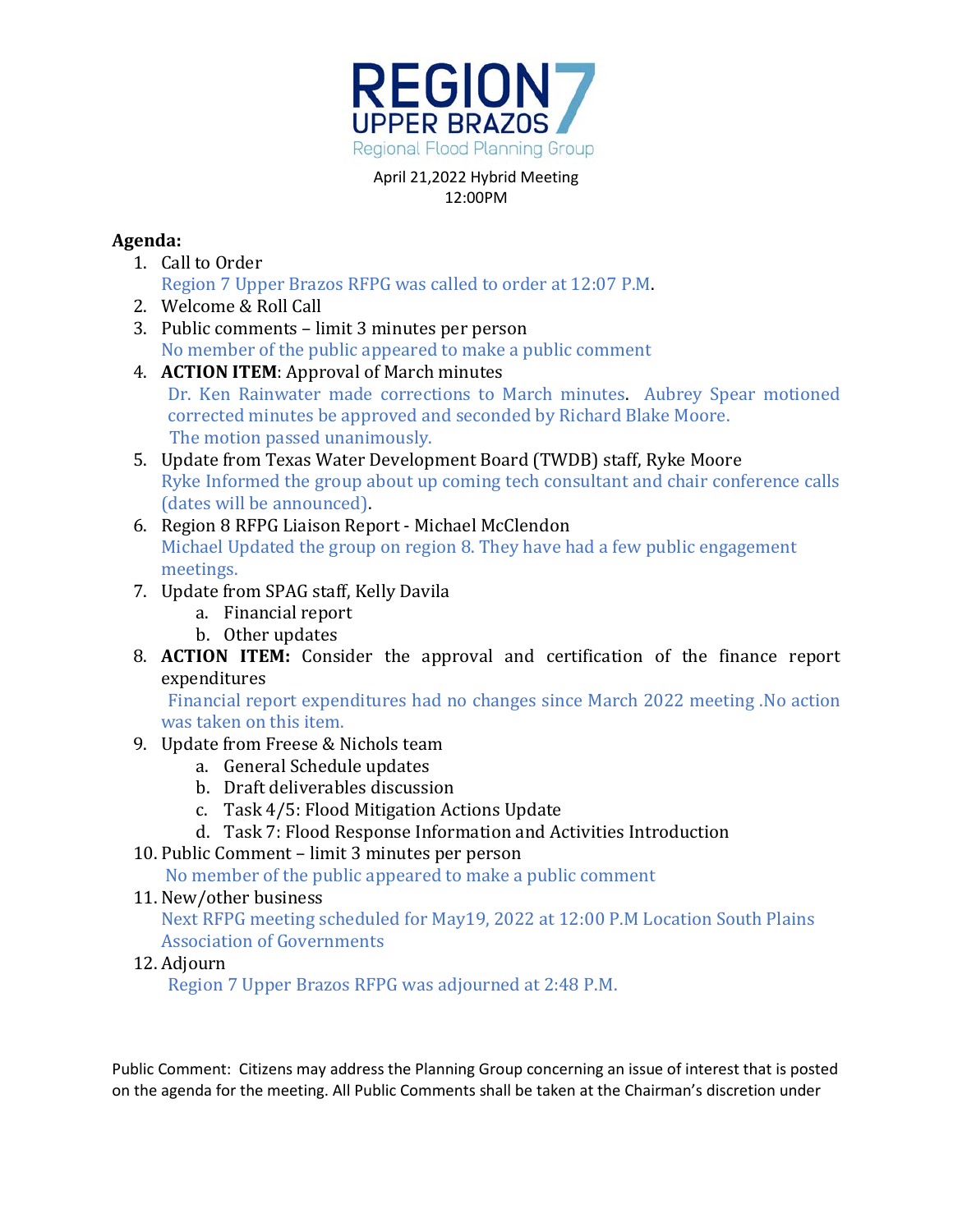

the following guidance:

a) All individuals desiring to make oral public comment may submit requests to the "Public Comment Sign-in Sheet" at least 5 minutes prior to start of meeting and should identify himself/herself before providing his/her Public Comment;

b) Members of the public who wish to provide oral or written comments during designated portions of the meeting may do so by signing up in advance or attending a scheduled meeting. Please contact cmcneely@spag.org or at 1323 58th Street, Lubbock, TX 79412.

c) Written comments may be submitted prior to and after the meeting to cmcneely@spag.org or kdavila@spag.org or at 1323 58th Street, Lubbock, TX 79412

d) All Public Comments shall be made in relation to the posted agenda item, unless otherwise decided at the discretion of the Chairman; and

e) Each speaker will receive three minutes and no portion of a speaker's allotted time may be given (assigned, relinquished, donated) to another speaker.

Note: Agenda items may be considered, deliberated, and/or acted upon in a different order than set forth. Additional information about this meeting is available by contacting Kelly Davila or Courtney McNeely at the South Plains Association of Governments at (806) 762-8721 or in person at 1323 58th Street, Lubbock, TX 79412.

### PUBLIC NOTICE

This notice complies with Texas Government Code Chapter 551, Open Meetings Act, Section 551.041 (Notice of Meeting Requirements); Section 551.043 (Time and Accessibility of Notice Requirements); and Section 551.053 (Notice of Requirements of a Political Subdivision Extending into Four or More Counties). The notice has been filed at least 72 hours before the scheduled time of the meeting with the Office of the Texas Secretary of State, and posted on the website Texas Water Development Board at twdb.org

On March 13, 2020, the Governor of Texas issued a Proclamation certifying that the COVID-19 pandemic poses an imminent threat of disaster and declaring a state of disaster for all counties in Texas. Thereafter pursuant to such Proclamation and in accordance with the Texas Disaster Act of 1975, the Governor of Texas temporarily suspended various provisions of Chapter 551 of the Texas Government Code, as amended, regarding the conduct of meetings of governmental entities effective as of March 16, 2020. Pursuant to such Proclamation and temporary suspension, the Upper Brazos – Region 7 RFPG December Meeting will be conducted by video conference.